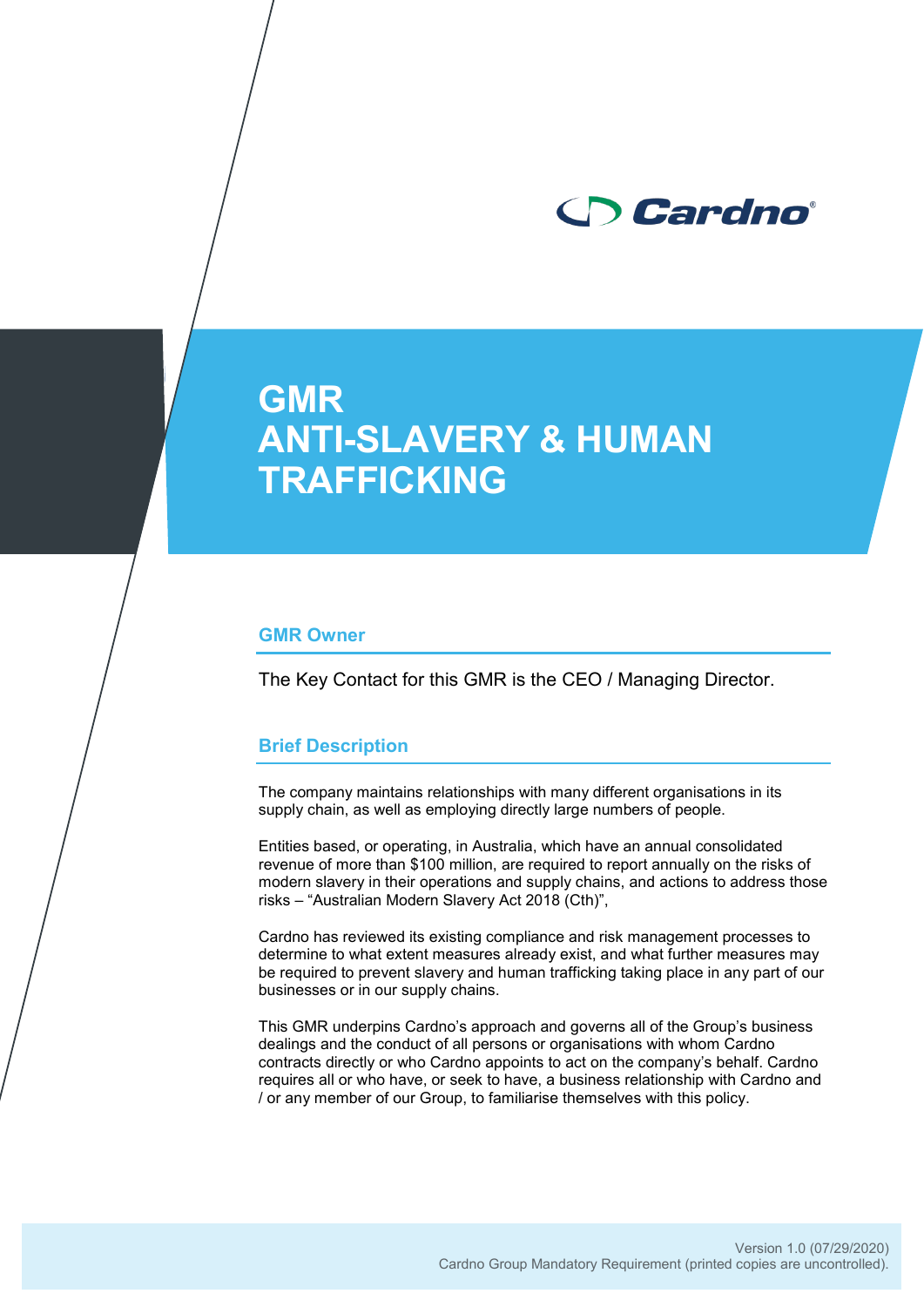

## **1. Cardno has a zero-tolerance approach to modern slavery**

**Modern slavery takes various forms, such as slavery, servitude, forced and compulsory labour and human trafficking, all of which have in common the deprivation of a person's liberty by another in order to exploit them for personal or commercial gain.**

- > Cardno is committed to acting ethically and with integrity in all business dealings and relationships and to implementing and enforcing effective systems and controls to ensure modern slavery is not taking place anywhere in Cardno's businesses or in any of the Group's supply chains.
- > Cardno is committed to ensuring there is transparency across our businesses and in our approach to tackling modern slavery throughout our supply chains, consistent with our disclosure obligations under the Australian Modern Slavery Act 2018 (Cth). Cardno requires the same high standards from all of our contractors, suppliers and other business partners, and as part of our contracting processes, Cardno includes specific prohibitions against the use of forced, compulsory or trafficked labour, or anyone held in slavery or servitude, whether adults or children, and Cardno requires that our suppliers will hold their own suppliers to the same high standards.

### **2. Modern slavery is a crime and a violation of fundamental human rights**

**All Cardno staff or all persons working on behalf of Cardno in any capacity, including contractors, advisers, seconded workers, volunteers, interns, agents, external consultants, third-party representatives and business partners must ensure they are aware of their responsibilities and obligations with respect to the prevention, detection and reporting of modern slavery in Cardno's businesses or in any of the Group's supply chains.**

- > Management at all levels are responsible for ensuring those reporting to them understand and comply with this policy and are given adequate training on it and the issue of modern slavery in supply chains.
- > Individual employees are required to take personal responsibility to be familiar with and take necessary action to enforce this legislation. You must ensure that you read, understand and comply with this policy. Any employee who breaches this policy will face disciplinary action, which could result in dismissal for misconduct or gross misconduct.
- > Cardno's zero-tolerance approach to modern slavery must be communicated to all suppliers, contractors and business partners at the outset of business relationships with them and reinforced as appropriate thereafter. Cardno may terminate relationships with other individuals and organisations working on Cardno's behalf if they breach this policy.
- > The CEO/Managing Director of the Cardno Group is responsible for the annual review of this Policy.